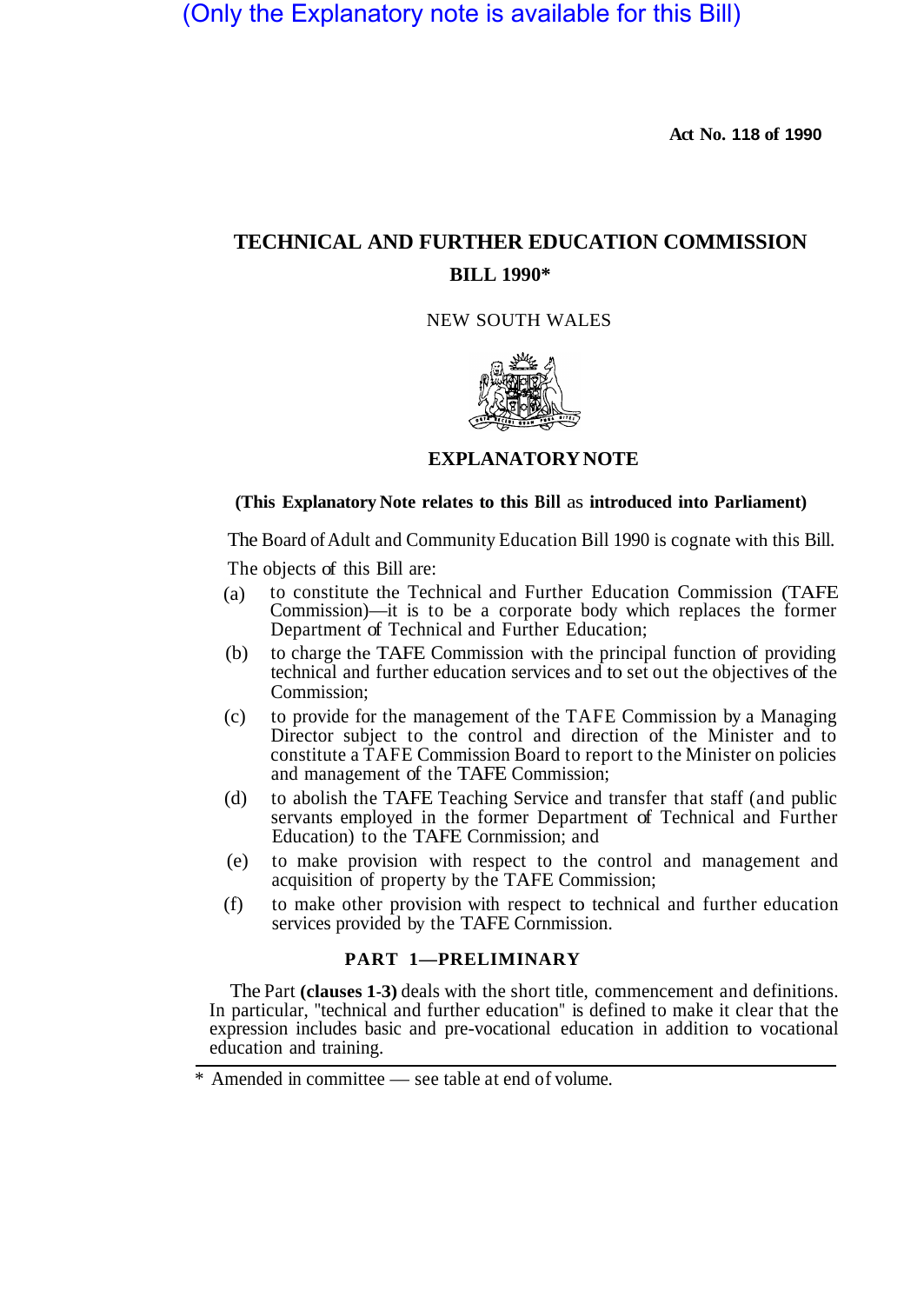### **PART 2 — C0NSTITUTION OF THE TECHNICAL AND FURTHER EDUCATION COMMISSION**

**Clause 4** constitutes the TAFE Commission as a body corporate which represents the Crown.

## **PART 3 - FUNCTIONS AND OBJECTIVES OF THE TAFE COMMISSION**

**Clause 5** declares that the principal function of the TAFE Commission is to provide technical and further education services.

Clause **6** sets out the objectives of the TAFE Commission. The proposed objectives include the following: \*

- the provision of services to meet the skill needs of the workforce as well as the basic and pre-vocational education needs of individuals
- \* \* the provision of new work-skills and re-training
- the articulation of courses and programs
- \* services for educationally or vocationally disadvantaged groups
- \* consultation with relevant agencies.

**Clause 7** confers miscellaneous functions on the TAFE Commission, including the following:

- \* establishment and operation of TAFE colleges
- \* student support services
- \* the imposition of fees and charges on students and others
- \* commercial arrangements with employers and others for the provision of services
- \* the conduct of related businesses.

**Clause 8** provides for the delegation of the TAFE Commission's functions.

## **PART 4 — THE MINISTER AND TAFE COMMISSION BOARD**

**Clause 9** places the TAFE Commission under general Ministerial control.

**Clause 10** deals with the preparation and submission to the Minister of the TAFE Commission's annual corporate plan.

**Clause 11** establishes a TAFE Commission Board comprising 13 members, being:

- (a) 5 ex-officio members (the Managing Director; a senior TAFE Commission staff member; the Director-General of the Department of Further Education, Training and Employment; the Chairperson of the proposed Board of Adult and Community Education; and a nominee of the Minister for School Education and Youth Affairs); and
- (b) 8 members appointed by the Minister with particular qualifications and experience.

**Clause 12** provides that the functions of the TAFE Commission Board are to review and make recommendations to the Minister on specified matters relating to the policies and management of the TAFE Commission. The Minister is to have